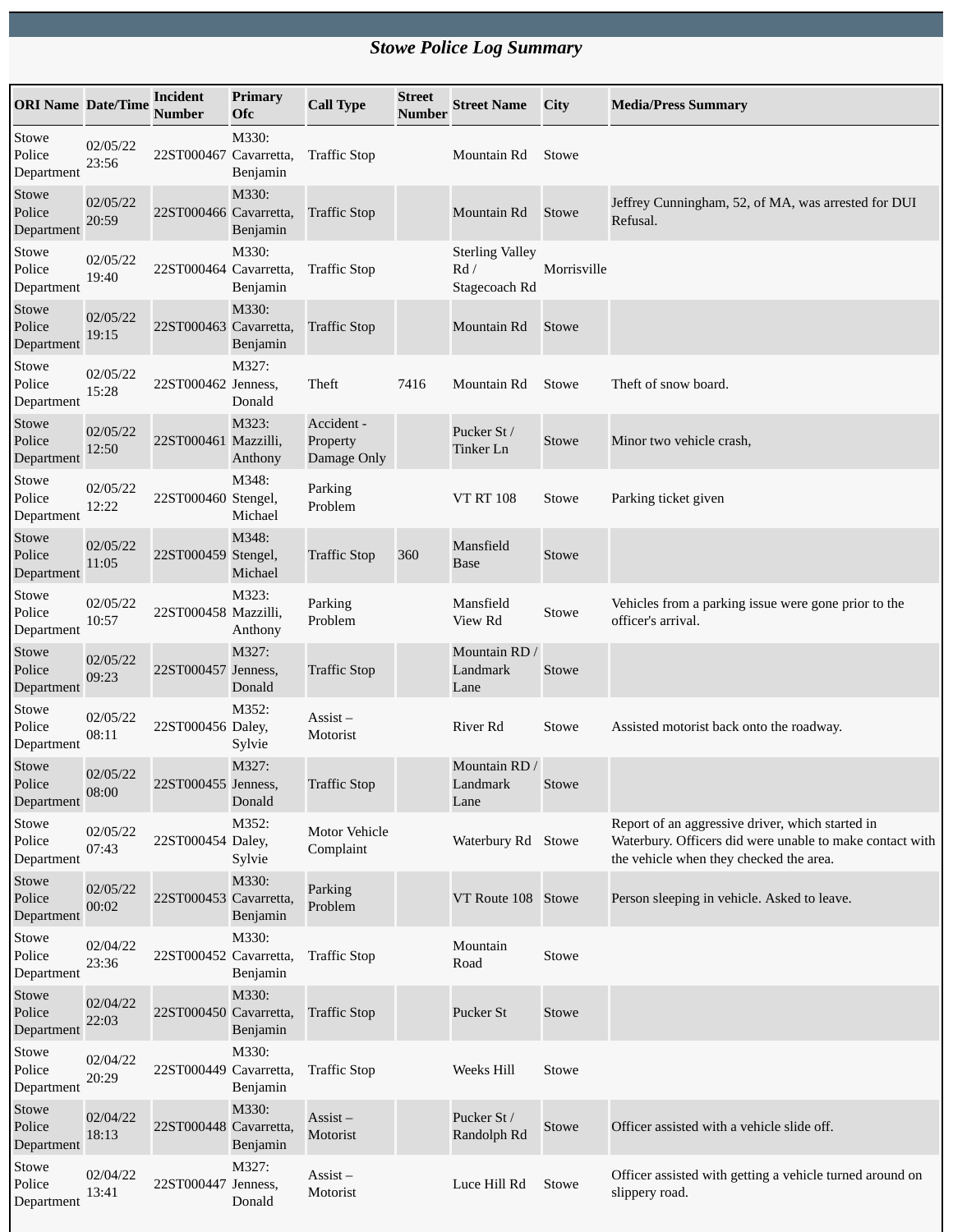| <b>ORI Name Date/Time</b>     |                   | <b>Incident</b><br>Number | Primary<br><b>Ofc</b>         | <b>Call Type</b>                      | <b>Street</b><br><b>Number</b> | <b>Street Name</b>                         | City         | <b>Media/Press Summary</b>                                                                                                      |
|-------------------------------|-------------------|---------------------------|-------------------------------|---------------------------------------|--------------------------------|--------------------------------------------|--------------|---------------------------------------------------------------------------------------------------------------------------------|
| Stowe<br>Police<br>Department | 02/04/22<br>13:17 | 22ST000446 Jenness,       | M327:<br>Donald               | Accident -<br>Property<br>Damage Only | 700                            | Trapp Hill Rd                              | Stowe        | Two vehicle accident.                                                                                                           |
| Stowe<br>Police<br>Department | 02/04/22<br>12:48 | 22ST000445 Jenness,       | M327:<br>Donald               | <b>Traffic Hazard</b>                 |                                | Mountain RD /<br>Town Farm<br><b>RD</b>    | Stowe        | Officer assisted with a slide off.                                                                                              |
| Stowe<br>Police<br>Department | 02/04/22<br>12:22 | 22ST000444 Daley,         | M352:<br>Sylvie               | Accident -<br>Property<br>Damage Only |                                | Maple St /<br>West Hill                    | Stowe        | Single vehicle accident.                                                                                                        |
| Stowe<br>Police<br>Department | 02/04/22<br>12:15 | 22ST000443 Jenness,       | M327:<br>Donald               | Alarm                                 | 517                            | Sinclair Dr                                | Stowe        |                                                                                                                                 |
| Stowe<br>Police<br>Department | 02/04/22<br>11:26 | 22ST000442 Daley,         | M352:<br>Sylvie               | Welfare Check 44                      |                                | Park Pl                                    | Stowe        | Welfare check. Person was not home.                                                                                             |
| Stowe<br>Police<br>Department | 02/04/22<br>11:11 | 22ST000441 Jenness,       | M327:<br>Donald               | <b>Traffic Hazard</b>                 |                                | Mountain Rd                                | Stowe        | Report of a vehicle slide off at Harlow Hill, vehicle was<br>back on the roadway prior to the officer's arrival.                |
| Stowe<br>Police<br>Department | 02/04/22<br>10:01 | 22ST000440 Jenness,       | M327:<br>Donald               | $\overline{A}$ ssist –<br>Motorist    |                                | Mountain Rd                                | Stowe        | Vehicle slide off was not a traffic hazard and was<br>removed by the vehicle owner.                                             |
| Stowe<br>Police<br>Department | 02/04/22<br>09:16 | 22ST000439 Jenness,       | M327:<br>Donald               | <b>Directed Patrol</b>                |                                | Mountain Rd                                | <b>Stowe</b> |                                                                                                                                 |
| Stowe<br>Police<br>Department | 02/04/22<br>09:11 | 22ST000438 Tabor,         | M334:<br>Darron               | $\overline{A}$ ssist –<br>Motorist    |                                | Maple St /<br>West Hill                    | Stowe        | An officer assisted with a vehicle slide off.                                                                                   |
| Stowe<br>Police<br>Department | 02/04/22<br>08:56 | 22ST000437 Jenness,       | M327:<br>Donald               | Traffic Hazard 2619                   |                                | Mountain Rd                                | Stowe        | Vehicle broken down in the roadway was moved prior to<br>the officer's arrival.                                                 |
| Stowe<br>Police<br>Department | 02/04/22<br>07:38 | 22ST000436 Daley,         | M352:<br>Sylvie               | Alarm                                 | 219                            | Maple St                                   | Stowe        |                                                                                                                                 |
| Stowe<br>Police<br>Department | 02/04/22<br>07:22 | 22ST000435 Daley,         | M352:<br>Sylvie               | <b>Motor Vehicle</b><br>Complaint     |                                | Mountain Rd /<br>Mountain Glen Stowe<br>Dr |              | Motor vehicle complaint of an aggressive driver. Officers<br>were not in the immediate area and were tied up on other<br>calls. |
| Stowe<br>Police<br>Department | 02/04/22<br>06:16 | 22ST000434 Jenness,       | M327:<br>Donald               | Accident -<br>Property<br>Damage Only |                                | Luce Hill Rd /<br><b>Barrows Rd</b>        | Stowe        | Single vehicle off the road. Tow truck called.                                                                                  |
| Stowe<br>Police<br>Department | 02/04/22<br>05:20 | 22ST000433 Trucott,       | M331:<br>Robert               | 911 Hangup                            | 260                            | Mountainside<br>Dr                         | Stowe        | Mental Health incident.                                                                                                         |
| Stowe<br>Police<br>Department | 02/04/22<br>05:15 | 22ST000432 Trucott,       | M331:<br>Robert               | Parking<br>Problem                    |                                | S Main St                                  | Stowe        | Vehicle parked blocking snow removal.                                                                                           |
| Stowe<br>Police<br>Department | 02/03/22<br>23:41 | 22ST000431                | M329: Pray,<br>Dustin         | <b>Traffic Hazard</b>                 |                                | Mountain Rd                                | Stowe        | Vehicle stuck in road due to road conditions.                                                                                   |
| Stowe<br>Police<br>Department | 02/03/22<br>22:01 | 22ST000430 Trucott,       | M331:<br>Robert               | Accident -<br>Property<br>Damage Only |                                | Barrows Rd /<br>Luce Hill Rd               | Stowe        | Single vehicle off the road.                                                                                                    |
| Stowe<br>Police<br>Department | 02/03/22<br>19:31 | 22ST000429 Trucott,       | M331:<br>Robert               | Theft                                 | 14                             | S Main St                                  | Stowe        | Theft from store. Trespass notice issued.                                                                                       |
| Stowe<br>Police<br>Department | 02/03/22<br>17:58 | 22ST000428                | M329: Pray, Citizen<br>Dustin | Dispute                               | 81                             | Cliff St                                   | Stowe        | Land lord tenant civil matter.                                                                                                  |
| Stowe<br>Police<br>Department | 02/03/22<br>16:41 | 22ST000427 Fudala,        | M336:<br>Matthew              | Accident -<br>Property<br>Damage Only | 1782                           | Barrows Rd                                 | Stowe        | Two vehicle accident.                                                                                                           |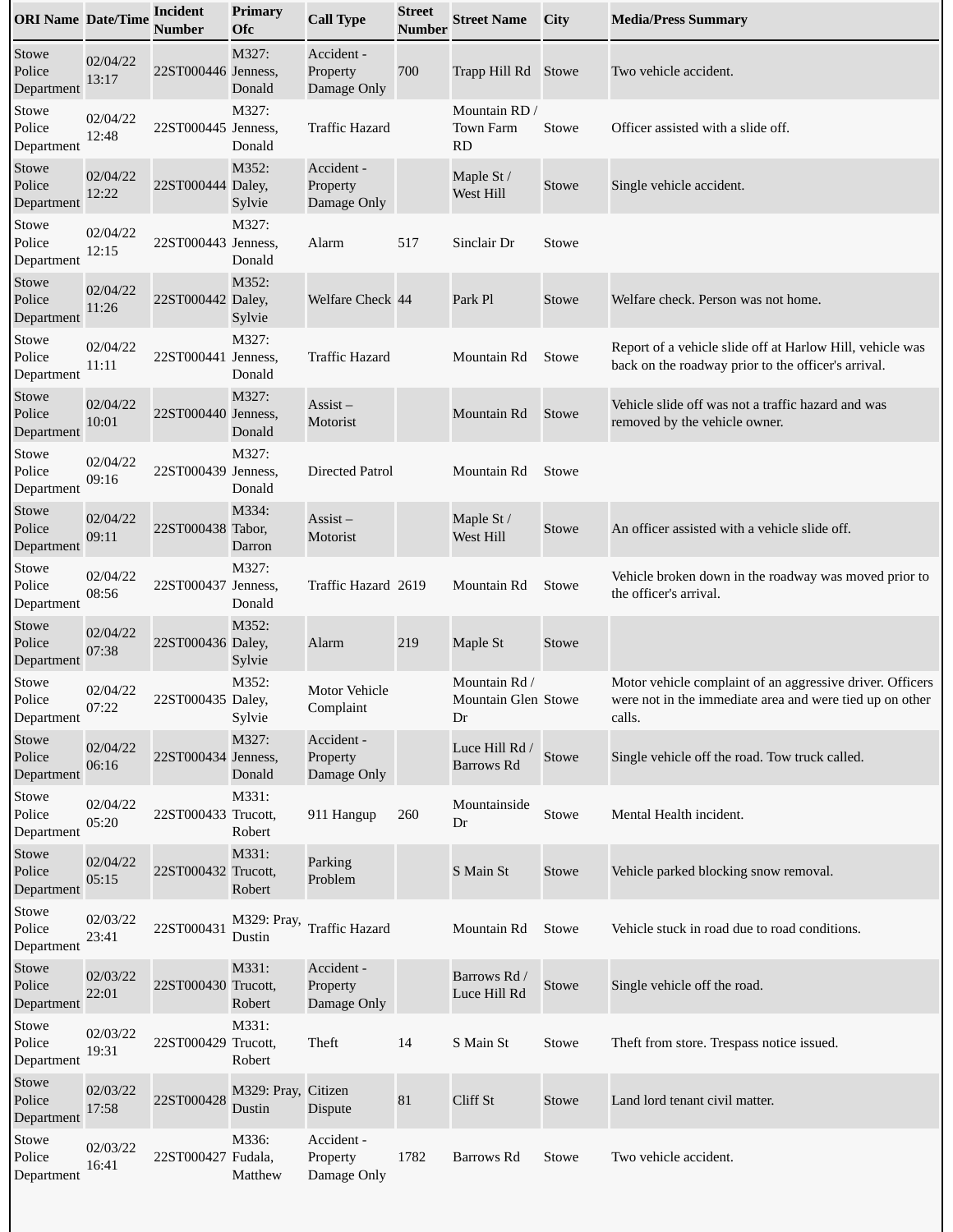| <b>ORI Name Date/Time</b>     |                   | <b>Incident</b><br>Number | Primary<br><b>Ofc</b>  | <b>Call Type</b>                   | <b>Street</b><br><b>Number</b> | <b>Street Name</b>              | <b>City</b>  | <b>Media/Press Summary</b>                                                                                                                                   |
|-------------------------------|-------------------|---------------------------|------------------------|------------------------------------|--------------------------------|---------------------------------|--------------|--------------------------------------------------------------------------------------------------------------------------------------------------------------|
| Stowe<br>Police<br>Department | 02/03/22<br>16:20 | 22ST000426 O'Steen,       | M332:<br><b>Brooke</b> | Assist -<br>Agency                 | 797                            | Luce Hill Rd                    | Stowe        | Court paperwork service                                                                                                                                      |
| Stowe<br>Police<br>Department | 02/03/22<br>14:19 | 22ST000425 Fudala,        | M336:<br>Matthew       | Assist - Public 23                 |                                | River Rd                        | Stowe        | Information requested on possible welfare of person.                                                                                                         |
| Stowe<br>Police<br>Department | 02/03/22<br>13:41 | 22ST000424 Tabor,         | M334:<br>Darron        | <b>Lost Property</b>               |                                | <b>Stowe Rec</b><br>Path        | Stowe        | Lost wallet. Found and returned to owner.                                                                                                                    |
| Stowe<br>Police<br>Department | 02/03/22<br>13:29 | 22ST000423 O'Steen,       | M332:<br><b>Brooke</b> | <b>Motor Vehicle</b><br>Complaint  |                                | Stagecoach Rd Stowe             |              | Report of a vehicle speeding, vehicle not located.                                                                                                           |
| Stowe<br>Police<br>Department | 02/03/22<br>13:04 | 22ST000422 Whitcomb,      | M328:<br>Frederick     | Assist - Public 350                |                                | S Main St                       | Stowe        |                                                                                                                                                              |
| Stowe<br>Police<br>Department | 02/03/22<br>10:29 | 22ST000421 Fudala,        | M336:<br>Matthew       | Assist - Public 292                |                                | <b>Hollow View</b><br>Rd        | Stowe        | Citizen paid for work to be done and person did not show<br>up.                                                                                              |
| Stowe<br>Police<br>Department | 02/03/22<br>07:28 | 22ST000420 O'Steen,       | M332:<br><b>Brooke</b> | $\overline{A}$ ssist –<br>Motorist |                                | Sallies Ln                      | Stowe        | Vehicle slide off due to icy conditions.                                                                                                                     |
| Stowe<br>Police<br>Department | 02/03/22<br>05:59 | 22ST000419 Fudala,        | M336:<br>Matthew       | Alarm                              | 10                             | Dish Ln                         | Stowe        |                                                                                                                                                              |
| Stowe<br>Police<br>Department | 02/03/22<br>00:05 | 22ST000418                | M329: Pray,<br>Dustin  | Fire                               | 29                             | Percy Hill Rd                   | Stowe        |                                                                                                                                                              |
| Stowe<br>Police<br>Department | 02/02/22<br>16:28 | 22ST000417                | M329: Pray,<br>Dustin  | <b>Wanted Person</b>               |                                | <b>Hillcrest DR</b>             | Stowe        | Nazareth Gonzalez, age 20, was arrested on an arrest<br>warrant.                                                                                             |
| Stowe<br>Police<br>Department | 02/02/22<br>14:22 | 22ST000416 Fudala,        | M336:<br>Matthew       | <b>Motor Vehicle</b><br>Complaint  |                                | Waterbury Rd /<br>Gold Brook Rd | <b>Stowe</b> | Report of snow mobile on road. Nothing located.                                                                                                              |
| Stowe<br>Police<br>Department | 02/02/22<br>12:38 | 22ST000415 Tabor,         | M334:<br>Darron        | Found<br>Property                  |                                | S Main St /<br>River Rd         | Stowe        | Found wallet. Returned to owner.                                                                                                                             |
| Stowe<br>Police<br>Department | 02/02/22<br>10:12 | 22ST000414 O'Steen,       | M332:<br><b>Brooke</b> | <b>Traffic Stop</b>                |                                | Brush Hill Rd Stowe             |              |                                                                                                                                                              |
| Stowe<br>Police<br>Department | 02/02/22<br>07:40 | 22ST000413 O'Steen,       | M332:<br><b>Brooke</b> | <b>Directed Patrol</b>             |                                | Park St                         | Stowe        |                                                                                                                                                              |
| Stowe<br>Police<br>Department | 02/02/22<br>07:27 | 22ST000412 Fudala,        | M336:<br>Matthew       | <b>Directed Patrol</b>             |                                | Barrows Rd                      | Stowe        |                                                                                                                                                              |
| Stowe<br>Police<br>Department | 02/02/22<br>03:56 | 22ST000411 Rogers,        | M333:<br>Christopher   | Medical                            | 1746                           | Mountain Rd                     | <b>Stowe</b> |                                                                                                                                                              |
| Stowe<br>Police<br>Department | 02/02/22<br>02:57 | 22ST000410 Cavarretta,    | M330:<br>Benjamin      | Alarm                              | 172                            | Thomas Ln                       | Stowe        |                                                                                                                                                              |
| Stowe<br>Police<br>Department | 02/01/22<br>23:38 | 22ST000409 Rogers,        | M333:<br>Christopher   | Alarm                              | 492                            | Mountain Rd                     | Stowe        |                                                                                                                                                              |
| Stowe<br>Police<br>Department | 02/01/22<br>23:06 | 22ST000408 Rogers,        | M333:<br>Christopher   | Suspicious<br>Event                |                                | Mountain Rd                     | Stowe        | Report of a person on the side of the road with a<br>flashlight. Officers did not locate the person, nor did they<br>receive any other calls for assistance. |
| Stowe<br>Police<br>Department | 02/01/22<br>21:25 | 22ST000407 Mazzilli,      | M323:<br>Anthony       | TRO/FRO<br>Service                 | 511                            | Mountain Rd                     | Stowe        | Court paperwork served.                                                                                                                                      |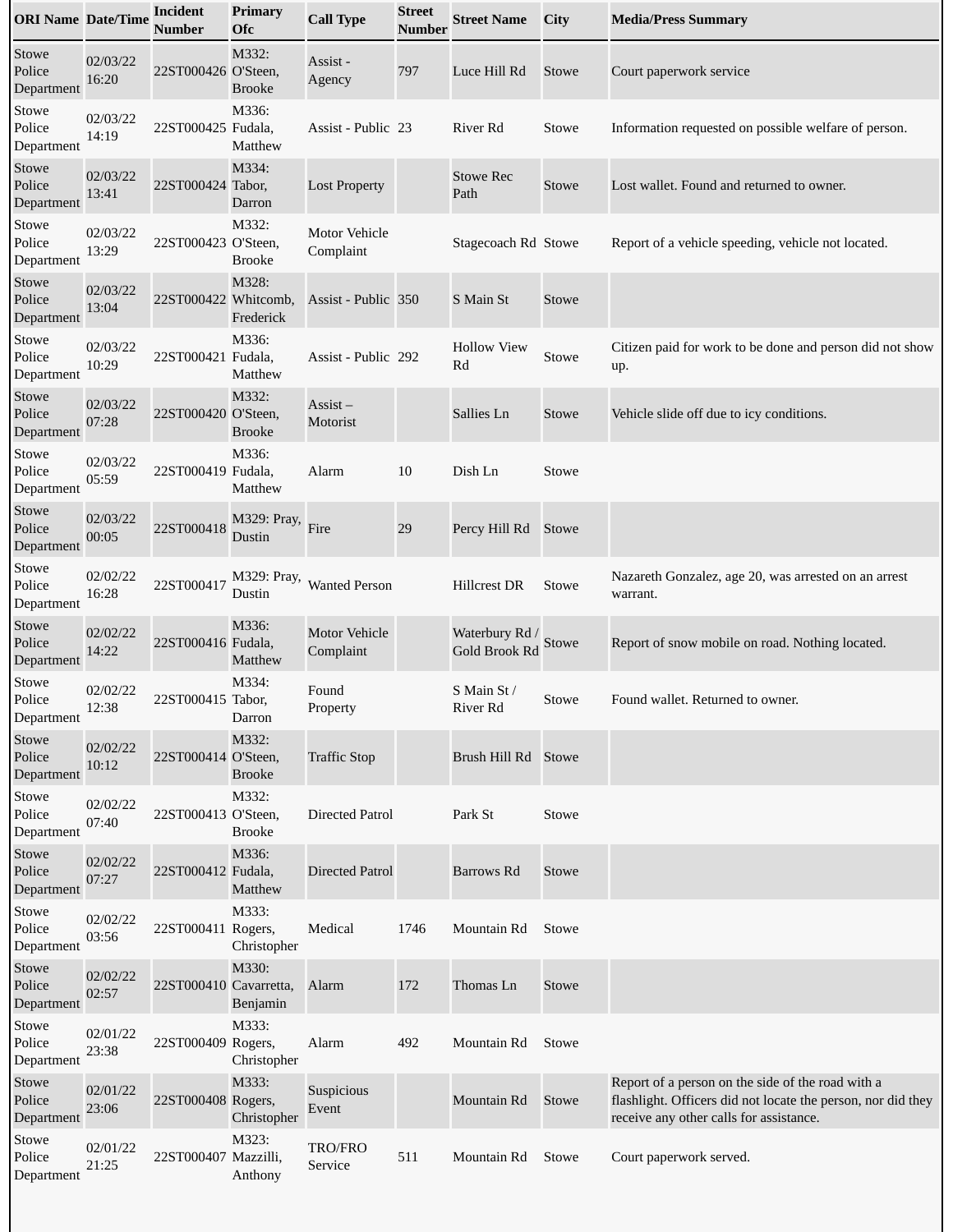| <b>ORI Name Date/Time</b>     |                   | <b>Incident</b><br>Number | <b>Primary</b><br><b>Ofc</b> | <b>Call Type</b>                  | <b>Street</b><br>Number | <b>Street Name</b>       | <b>City</b> | <b>Media/Press Summary</b>                                                                              |
|-------------------------------|-------------------|---------------------------|------------------------------|-----------------------------------|-------------------------|--------------------------|-------------|---------------------------------------------------------------------------------------------------------|
| Stowe<br>Police<br>Department | 02/01/22<br>21:20 | 22ST000406 Cavarretta,    | M330:<br>Benjamin            | <b>Motor Vehicle</b><br>Complaint | 751                     | Maple St                 | Stowe       | Motor vehicle complaint of a possibly impaired operator.<br>Officers were unable to locate the vehicle. |
| Stowe<br>Police<br>Department | 02/01/22<br>20:40 | 22ST000405 Cavarretta,    | M330:<br>Benjamin            | Welfare Check 276                 |                         | Mountain Rd              | Stowe       | Welfare check, contact was made prior to the officer's<br>arrival.                                      |
| Stowe<br>Police<br>Department | 02/01/22<br>20:16 | 22ST000404 Cavarretta,    | M330:<br>Benjamin            | <b>Traffic Stop</b>               |                         | <b>VT RT 108</b>         | Stowe       |                                                                                                         |
| Stowe<br>Police<br>Department | 02/01/22<br>19:59 | 22ST000403 Cavarretta,    | M330:<br>Benjamin            | <b>Traffic Stop</b>               | 4441                    | Mountain Rd              | Stowe       |                                                                                                         |
| Stowe<br>Police<br>Department | 02/01/22<br>19:38 | 22ST000402 Cavarretta,    | M330:<br>Benjamin            | <b>Traffic Stop</b>               | 823                     | S Main St                | Stowe       |                                                                                                         |
| Stowe<br>Police<br>Department | 02/01/22<br>19:19 | 22ST000401 Cavarretta,    | M330:<br>Benjamin            | <b>Traffic Stop</b>               |                         | Moscow Rd                | Stowe       |                                                                                                         |
| Stowe<br>Police<br>Department | 02/01/22<br>18:42 | 22ST000400 Cavarretta,    | M330:<br>Benjamin            | <b>Traffic Stop</b>               |                         | Moscow Rd                | Stowe       |                                                                                                         |
| Stowe<br>Police<br>Department | 02/01/22<br>18:17 | 22ST000399 Cavarretta,    | M330:<br>Benjamin            | <b>Motor Vehicle</b><br>Complaint |                         | W Hill Rd                | Stowe       | Motor vehicle complaint of erratic operation. No contact<br>with vehicle.                               |
| Stowe<br>Police<br>Department | 02/01/22<br>13:00 | 22ST000398 Mazzilli,      | M323:<br>Anthony             | Assist -<br>Agency                | 413                     | Barrows Rd               | Stowe       | Assist at school fire drill.                                                                            |
| Stowe<br>Police<br>Department | 02/01/22<br>15:16 | 22ST000397 Daley,         | M352:<br>Sylvie              | Fraud                             | 383                     | Moscow Rd                | Stowe       | Debit card fraud, investigation ongoing.                                                                |
| Stowe<br>Police<br>Department | 02/01/22<br>15:14 | 22ST000396 Daley,         | M352:<br>Sylvie              | Fraud                             | 968                     | Mountain Rd              | Stowe       | Debit card fraud, investigation ongoing.                                                                |
| Stowe<br>Police<br>Department | 02/01/22<br>15:12 | 22ST000395 Daley,         | M352:<br>Sylvie              | Fraud                             | 745                     | S Main St                | Stowe       | Debit card fraud, investigation ongoing.                                                                |
| Stowe<br>Police<br>Department | 02/01/22<br>15:08 | 22ST000394 Daley,         | M352:<br>Sylvie              | Fraud                             | 911                     | S Main St                | Stowe       | Debit card fraud, investigation ongoing.                                                                |
| Stowe<br>Police<br>Department | 02/01/22<br>12:56 | 22ST000393 Daley,         | M352:<br>Sylvie              | Found<br>Property                 | 350                     | S Main St                | Stowe       | Wallet turned in to Stowe PD. Returned to owner.                                                        |
| Stowe<br>Police<br>Department | 02/01/22<br>11:51 | 22ST000392 Jenness,       | M327:<br>Donald              | Welfare Check 44                  |                         | Park Pl                  | Stowe       | Welfare check.                                                                                          |
| Stowe<br>Police<br>Department | 02/01/22<br>07:49 | 22ST000391 Daley,         | M352:<br>Sylvie              | Directed Patrol 254               |                         | Park St                  | Stowe       |                                                                                                         |
| Stowe<br>Police<br>Department | 02/01/22<br>04:51 | 22ST000390 Rogers,        | M333:<br>Christopher         | Alarm                             | 25                      | Main St                  | Stowe       |                                                                                                         |
| Stowe<br>Police<br>Department | 02/01/22<br>00:43 | 22ST000389 Rogers,        | M333:<br>Christopher         | Parking<br>Problem                |                         | Park St                  | Stowe       | Parking ticket issued.                                                                                  |
| Stowe<br>Police<br>Department | 01/31/22<br>16:23 | 22ST000388 Daley,         | M352:<br>Sylvie              | Medical                           | 158                     | <b>White Gates</b><br>Ln | Stowe       |                                                                                                         |
| Stowe<br>Police<br>Department | 01/31/22<br>16:09 | 22ST000387 Jenness,       | M327:<br>Donald              | Motor Vehicle<br>Complaint        |                         | Pucker St                | Stowe       | Complaint of erratic operation. Officer made contact and<br>observed no improper operation.             |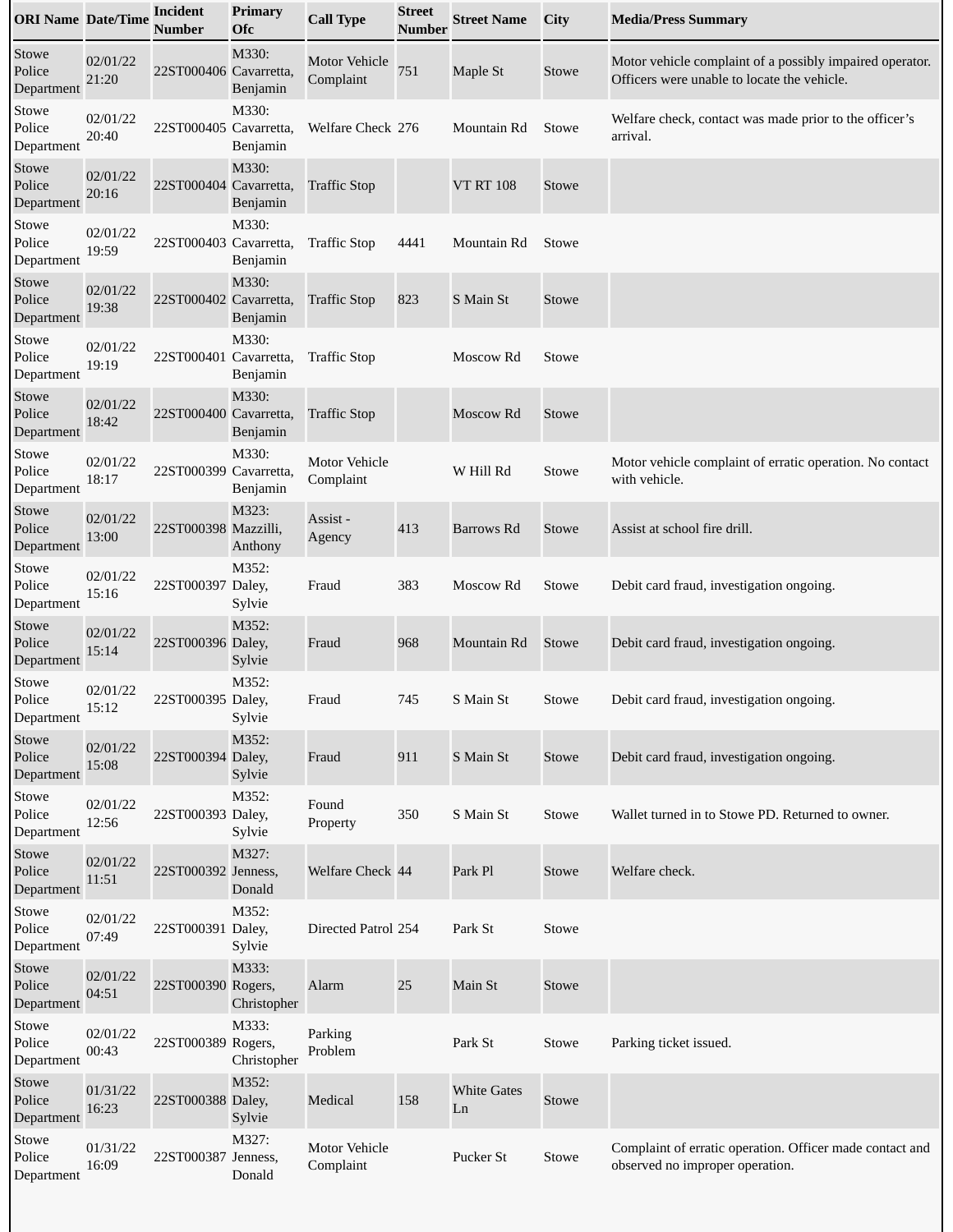| <b>ORI Name Date/Time</b>     |                   | <b>Incident</b><br>Number | <b>Primary</b><br><b>Ofc</b>  | <b>Call Type</b>                      | <b>Street</b><br>Number | <b>Street Name</b>                      | <b>City</b>  | <b>Media/Press Summary</b>                                                                  |
|-------------------------------|-------------------|---------------------------|-------------------------------|---------------------------------------|-------------------------|-----------------------------------------|--------------|---------------------------------------------------------------------------------------------|
| Stowe<br>Police<br>Department | 01/31/22<br>15:10 | 22ST000386 Jenness,       | M327:<br>Donald               | Accident -<br><b>LSA</b>              | 4969                    | Mountain Rd                             | Stowe        | Late reported accident.                                                                     |
| Stowe<br>Police<br>Department | 01/31/22<br>14:37 | 22ST000385 Daley,         | M352:<br>Sylvie               | Noise<br>Disturbance                  | 44                      | Park Pl                                 | Stowe        | Noise complaint, unfounded and no other complaints<br>received.                             |
| Stowe<br>Police<br>Department | 01/31/22<br>11:36 | 22ST000384 Jenness,       | M327:<br>Donald               | <b>Directed Patrol</b>                |                         | Stagecoach<br>Road                      | Stowe        |                                                                                             |
| Stowe<br>Police<br>Department | 01/31/22<br>09:43 | 22ST000383 Jenness,       | M327:<br>Donald               | Citizen<br><b>Dispute</b>             | 4969                    | Mountain Rd                             | Stowe        | Citizen dispute. Under investigation.                                                       |
| Stowe<br>Police<br>Department | 01/31/22<br>07:51 | 22ST000382 Daley,         | M352:<br>Sylvie               | Directed Patrol 254                   |                         | Park St                                 | Stowe        |                                                                                             |
| Stowe<br>Police<br>Department | 01/31/22<br>07:36 | 22ST000381 Jenness,       | M327:<br>Donald               | Directed Patrol 413                   |                         | Barrows Rd                              | Stowe        |                                                                                             |
| Stowe<br>Police<br>Department | 01/31/22<br>01:40 | 22ST000380 Trucott,       | M331:<br>Robert               | <b>Foot Patrol</b>                    |                         | Main St                                 | Stowe        | <b>Business check</b>                                                                       |
| Stowe<br>Police<br>Department | 01/31/22<br>01:17 | 22ST000379 Trucott,       | M331:<br>Robert               | Medical                               | 276                     | Mountain Rd                             | <b>Stowe</b> |                                                                                             |
| Stowe<br>Police<br>Department | 01/30/22<br>21:43 | 22ST000378 Trucott,       | M331:<br>Robert               | Missing<br>Person                     | 293                     | Meadow Ln                               | Stowe        | Report of a missing person in which it was later<br>determined they were out with a friend. |
| Stowe<br>Police<br>Department | 01/30/22<br>16:09 | 22ST000377 Cavarretta,    | M330:<br>Benjamin             | <b>Traffic Stop</b>                   |                         | Mountain Rd                             | Stowe        |                                                                                             |
| Stowe<br>Police<br>Department | 01/30/22<br>15:18 | 22ST000376 Cavarretta,    | M330:<br>Benjamin             | Medical                               | 360                     | Mansfield<br><b>Base</b>                | Stowe        |                                                                                             |
| Stowe<br>Police<br>Department | 01/30/22<br>14:59 | 22ST000375 Cavarretta,    | M330:<br>Benjamin             | <b>Traffic Stop</b>                   |                         | Mountain Rd /<br>Grey Fox Inn           | Stowe        |                                                                                             |
| Stowe<br>Police<br>Department | 01/30/22<br>14:44 | 22ST000374 Cavarretta,    | M330:<br>Benjamin             | <b>Traffic Stop</b>                   |                         | Mountain RD / Stowe<br>Sushi Yoshi      |              |                                                                                             |
| Stowe<br>Police<br>Department | 01/30/22<br>14:43 | 22ST000373 Fudala,        | M336:<br>Matthew              | <b>Traffic Stop</b>                   |                         | Mountain Rd                             | Stowe        |                                                                                             |
| Stowe<br>Police<br>Department | 01/30/22<br>13:25 | 22ST000372 Cavarretta,    | M330:<br>Benjamin             | 911 Hangup                            | 3314                    | Mountain Rd                             | Stowe        | 911 hang-up. No emergency found.                                                            |
| Stowe<br>Police<br>Department | 01/30/22<br>11:45 | 22ST000371 Cavarretta,    | M330:<br>Benjamin             | Parking<br>Problem                    |                         | Notchbrook<br>Rd / Mountain Stowe<br>Rd |              | Vehicle parked along road.                                                                  |
| Stowe<br>Police<br>Department | 01/30/22<br>09:27 | 22ST000370 Cavarretta,    | M330:<br>Benjamin             | <b>Traffic Stop</b>                   |                         | Mountain Rd                             | Stowe        |                                                                                             |
| Stowe<br>Police<br>Department | 01/30/22<br>09:16 | 22ST000369 O'Steen,       | M332:<br><b>Brooke</b>        | Fire Alarm                            | 433                     | Mountain Rd                             | Stowe        |                                                                                             |
| Stowe<br>Police<br>Department | 01/30/22<br>08:48 | 22ST000368 O'Steen,       | M332:<br><b>Brooke</b>        | Accident -<br>Property<br>Damage Only |                         | Main St                                 | Stowe        | Two vehicle crash with minor damages.                                                       |
| Stowe<br>Police<br>Department | 01/30/22<br>01:53 | 22ST000367                | M329: Pray, Parking<br>Dustin | Problem                               |                         | Depot St                                | Stowe        | Parking ticket                                                                              |